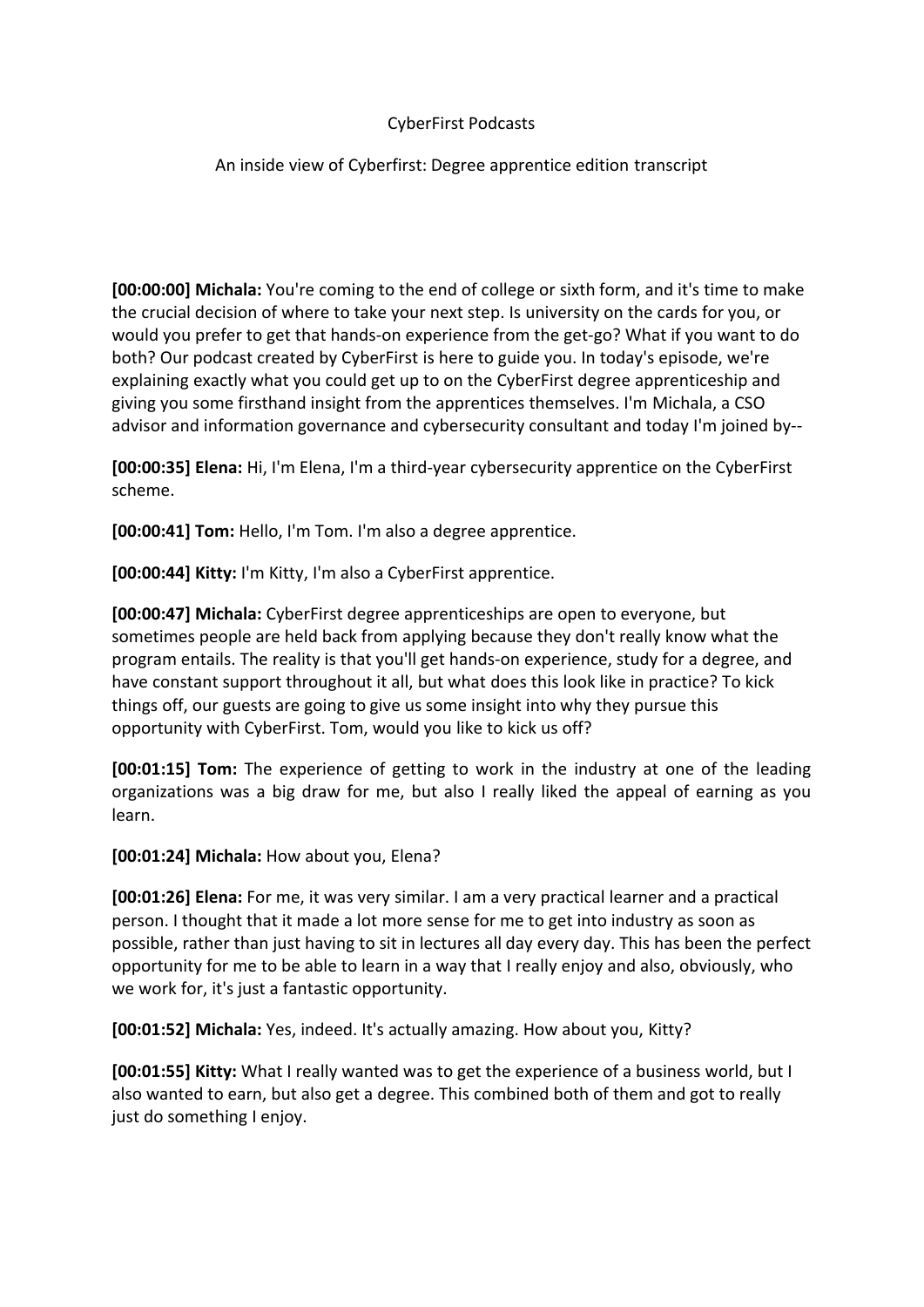**[00:02:07] Michala:** I have to say as the employer, it's really wonderful to have people coming up through with that hands-on experience. It's great to understand why you initially chose to pursue a degree apprenticeship with CyberFirst, but now let's have a chat about your experience since joining the program. Elena, would you like to kick us off this time?

**[00:02:24] Elena:** Yes, the last three years have just been more than I ever could have imagined. The combination of being in such close quarters learning environment as well, having such a small cohort and being able to have one-on-one time with the lecturers has been great and also all of the placements that I've had, I've been fortunate enough to be in some really amazing teams doing some really amazing work. That has been just incredible. I know that it isn't something that I would have been able to have done had it not been for CyberFirst.

**[00:02:58] Michala:** You mentioned about being part of a cohort. What size is that? Can you tell us a little bit about that and how you work together?

**[00:03:05] Elena:** There's about 60 people in my year and we're then split into several smaller cohorts when we do the learning. There's only 10, 15 of us in each group when we do lectures. It just means that we really get that quality time with the lecturers.

**[00:03:24] Michala:** With each other as well, it sounds like.

**[00:03:26] Elena:** Absolutely.

**[00:03:28] Michala:** How about you, Tom?

**[00:03:30] Tom:** The work they do really makes you push your abilities and because you get the constant support, no matter how difficult you might feel it is at the start, you'll always get a good reward at the end. That's the same both on the degree side and when you're actually on the real placements, there's constant support from all angles.

**[00:03:47] Michala:** Do you find that they also actually learn from you as well, even though they're more experienced?

**[00:03:53] Tom:** Yes, because anyone that comes into a business, they'll have fresh ideas, fresh way of looking at things and sometimes it can really change the way you might approach something.

**[00:04:01] Michala:** How about you, Kitty?

**[00:04:03] Kitty:** My experience has been really good so far. I started and there was only one or two people in my university lectures who hadn't coded before and I was one of them. I've been able to learn so much since I've started and just gotten so much experience. I've really enjoyed it.

**[00:04:18] Michala:** That's really interesting. How did you find actually doing the coding as somebody who hadn't done it before?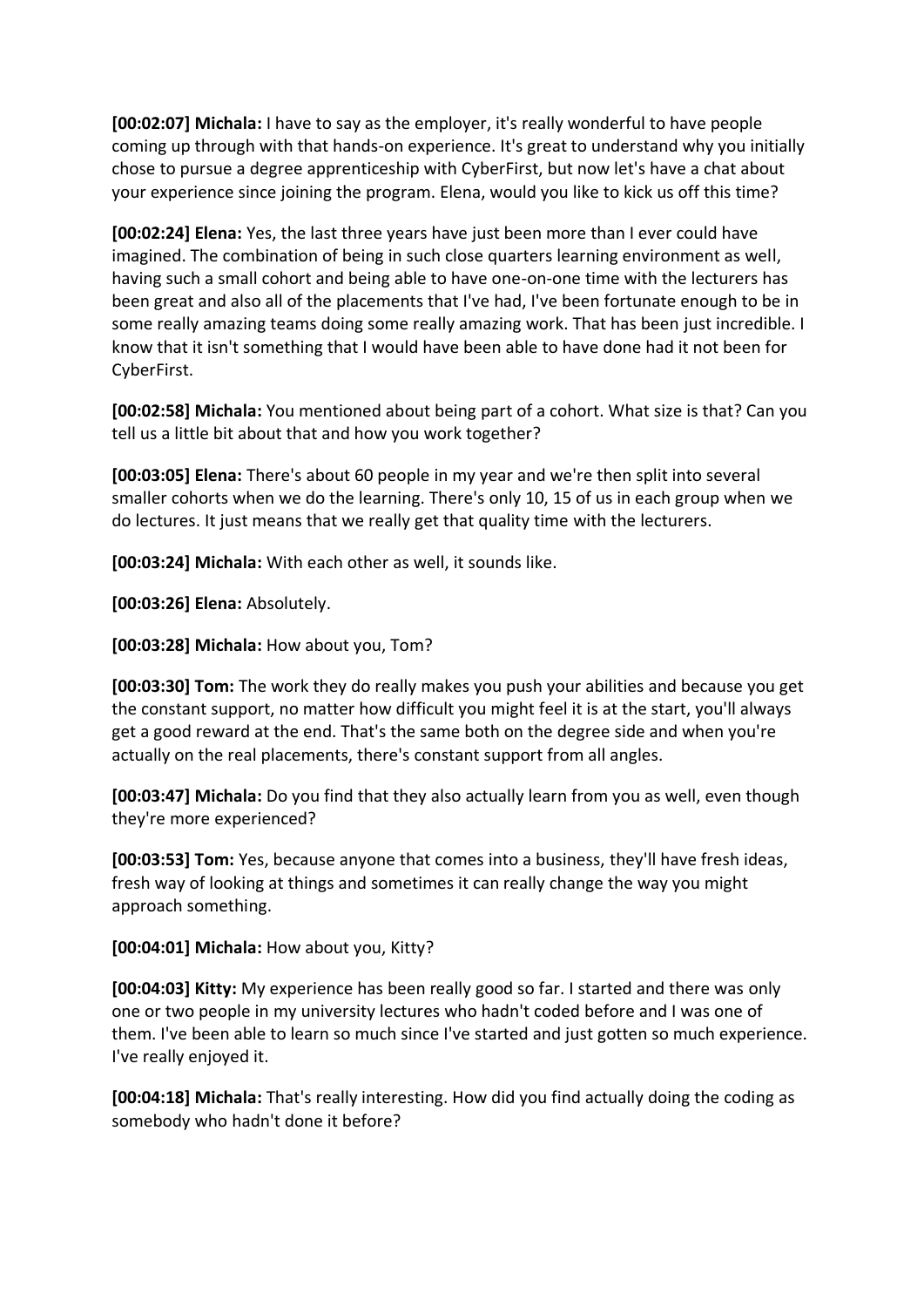**[00:04:24] Kitty:** At first it was quite a struggle. It was so new that everyone else around you knew, but the support you got and just sometimes it helps in the business world to have actually a purpose to code really helps you to learn because you feel like you're making use of your skills rather than learn it because you have to.

**[00:04:40] Michala:** Absolutely. It's about contributing to the purpose, isn't it? Understanding the why. I would just say for anyone that's listening, that whilst you will learn to code on the course, in terms of having a career in cyber security, there's lots of different roles, so you don't necessarily have to code in your long-term career. I can't code, for example. Along with all of your hands-on work at CyberFirst, you also study for a cyber security degree and many students don't realize that the accredited qualifications are actually part of this program. It would be really good if you could tell the audience some more. What kinds of things have you actually learned during your degree and how do you balance your work and studies? Kitty, would you like to kick us off on this one?

**[00:05:28] Kitty:** Yes. You'd learn anything you'd normally learn at university. You do the program like we said before, but you also learn networks and databases. You do learn as though you would a normal degree. You do four weeks a module, all in one go and two or three modules at a time, then you go back into the business.

**[00:05:49] Michala:** How about you, Tom, how have you found that approach?

**[00:05:52] Tom:** I found it really good, especially with the lecture side to the blocks, you get your first three days of the week for your lectures and your modules and your exercises. Then the final two days there for independent study and revision. That means you have plenty of time to make sure that you can learn the content before you do the exams.

**[00:06:09] Michala:** In terms of independent study, is that something that you tend to do within your cohorts or is it literally just you as an individual?

**[00:06:18] Tom:** It's entirely up to you. Some people work in separate teams within the cohort with people they work well with, some like to do independent and other people might have a random study buddy that they'll choose for a draw and then they'll work together to do a little bit of work.

**[00:06:33] Michala:** Oh, really interesting. Cool. Basically, you can do whatever really works for you. How about you, Elena?

**[00:06:41] Elena:** Yes, I mean, I found it all so fascinating. I think it's all just been so new to me and there's a lot of really modern theories and stuff as well that you look up. We've got stuff on cloud computing, which was a really, really interesting module that we did during the third year. During the third year, you're in the workplace for the entirety of it but you still get a day a week to do any of the modules that you're currently on, but then the modules are spaced out over about three months.

You still get plenty of time. You're not having to work in the evenings and the weekends and stuff, and you get loads of support from both your placement teams and also from the university and the study support teams as well. I never felt like there wasn't somebody for me to turn to if I were struggling with the uni stuff.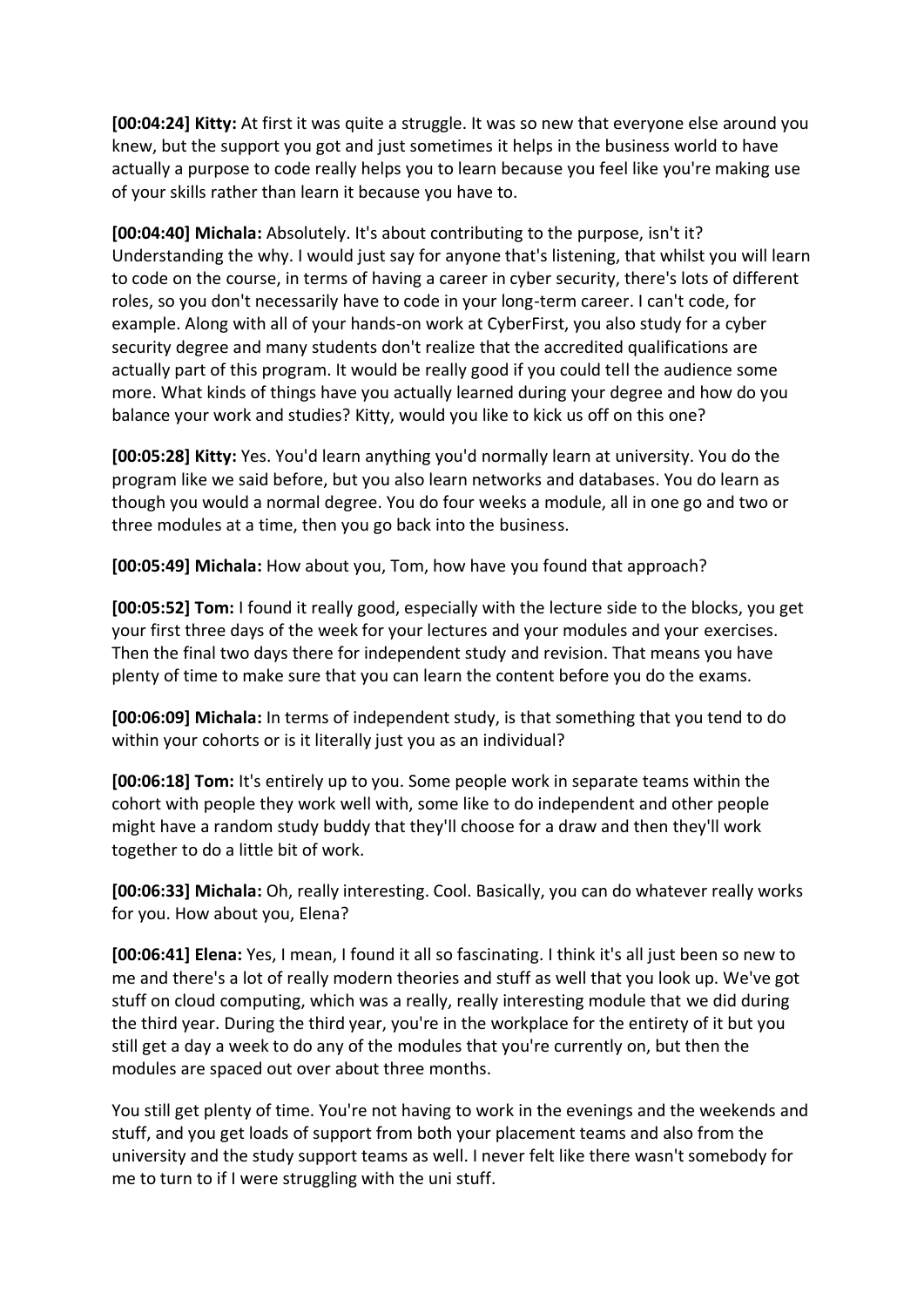**[00:07:34] Michala:** Oh, that's brilliant, you're almost making me wish that I could go back in time and do this.

**[00:07:38] Inerviewer:** Okay. Let's just have a bit of a quick fire round to see just how much you have learned on this course then, as over the game of true or false, I'm going to read a statement and I want you to tell me if it's true or false and then explain why. Are you ready? Apprenticeships are for people who don't do well at school?

**[00:08:01] Tom:** False. I'd say that because apprenticeships are for people of any background in any education and it doesn't matter what grades you've got. If you've got the right mindset to learn and you've got the right drive and passion, then you'll succeed in whatever apprenticeship you choose to do.

**[00:08:17] Michala:** Perfect. The next one. Working in cyber security means you'll help protect the nation.

**[00:08:24] Kitty:** True. I'm going to go with true because everything you do, you're trying to defend from attacks and people trying to get access to your systems. It's quite a good job. You're helping to defend infrastructure and that nationally.

**[00:08:36] Michala:** Yes, absolutely. Never more so important than before, really, I'd say. Going to university does open more doors than an apprenticeship will, apparently. Is that true or false?

**[00:08:49] Elena:** No, that's definitely false. Sure, university's great if it's for you but I think there is a lot of stigma that apprenticeships, they do close doors when they absolutely don't. Even within our organization, there's so much that you can do as an apprentice and so many things apprentices have gone to do. As well, you still have a degree at the end of the day, but you have that hands-on experience. If you want to go out to industry, they're almost going to be more keen to have you because you have then got three years of experience in the workplace as well.

**[00:09:21] Michala:** Okay. Next one, Apprenticeships are only for school leavers.

**[00:09:27] Kitty:** That's false. In our cohort, we've got people who have gone to university, dropped out to join this scheme, and we've had people coming with a degree or people who are changing careers. It's really open to everyone.

**[00:09:39] Michala:** That's brilliant. There are numerous career paths to explore in cyber security, true or false?

**[00:09:46] Tom:** True. There's so many different variations of what you could do. It could be technical, it could be non-technical. It doesn't just have to be programming or coding. There's many, many other aspects that you could be doing.

**[00:10:00] Michala:** Absolutely. When I ask this, I always explain that there's easily over 50 sort of subdisciplines within cybersecurity. No matter what you're interested in, there'll be something for you. The final one, cybersecurity organizations only hire a certain type of person.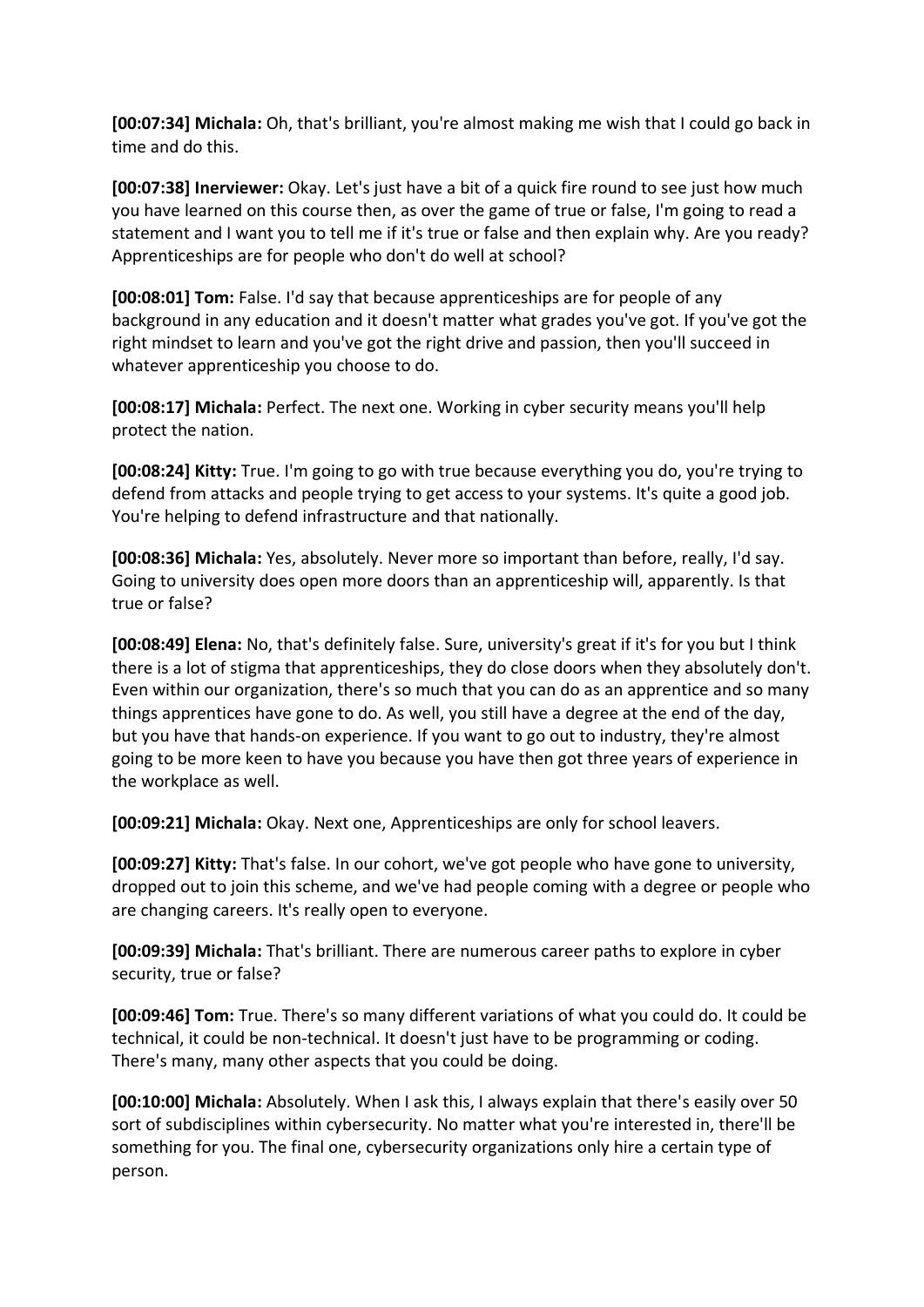**[00:10:19] Elena:** Yes, that's absolutely false. I think it's agreed, hopefully, by everybody, that everybody has always got something different to bring to the plate. I think cyber security has always been seen as, "Oh, it's something for boys," or, "It's for white middleaged men in suits," but it's not. There's so much to cyber security, there's so much to explore, there's so much to enjoy. It's for absolutely everybody, and everybody is going to bring something different because everybody's got a different background. We're not all the same person.

**[00:10:52] Michala:** Now that we know a bit more about the reality of being an apprentice, let's chat about the impact you're able to create right from the start of your cybersecurity career. Elena, could you give us some insight into the kind of work you're doing as a degree apprentice, and how you're creating an impact.

**[00:11:09] Elena:** I've been fortunate enough to have had four amazing placements while I've been on CyberFirst. Obviously, due to the nature of some of the work, I can't really talk about them too much. I've been able to do software dev, I've done networking, I've done hardware stuff, which I'm doing in a minute, which has just been so interesting. It's that sort of more hardware, technical hands-on, like electronic stuff that I think a lot of people don't think is classed as cyber security.

I think all you hear is software and networking, and all of that other jargon that you actually then forget about the core part which is the hardware that you use, your phones, your computers, even your printers, your smart fridges. Everything needs to be secure. Being able to work and looking at that aspect of cyber security over the last year has been so interesting.

**[00:12:07] Tom:** The placements that I've been on, they don't just create you a fake task, which will go in the bin afterwards. They make you do the real work that they're also doing, which is really good because every piece of work you'll do and you know that it has an impact to someone else down the line.

**[00:12:21] Kitty:** Yes. I've been really lucky on my placements. I've got really interested in tasks to be doing. My team approached me with something that they'd wanted for a long time but hadn't had the chance to do themselves just because of time. They just approached me and was like, "Can you help us automate some of our processes?" I've been really lucky that I've managed to help them and change the way that they work due to my work on placement.

**[00:12:44] Michala:** That's wonderful. I'm so pleased to hear you say that. As a degree apprentice, you will be supported at every step to help you get your cyber security career off to a successful start. How were you supported to ensure you never felt lost in the crowd? What was the day-to-day support like to ensure you felt comfortable and confident in developing your skills?

**[00:13:05] Tom:** For me, it was when I went on my first placement having no previous experience doing cyber security. I was really lucky to be given one-to-one training with one of the team members. That was a week training course, where they worked with me side by